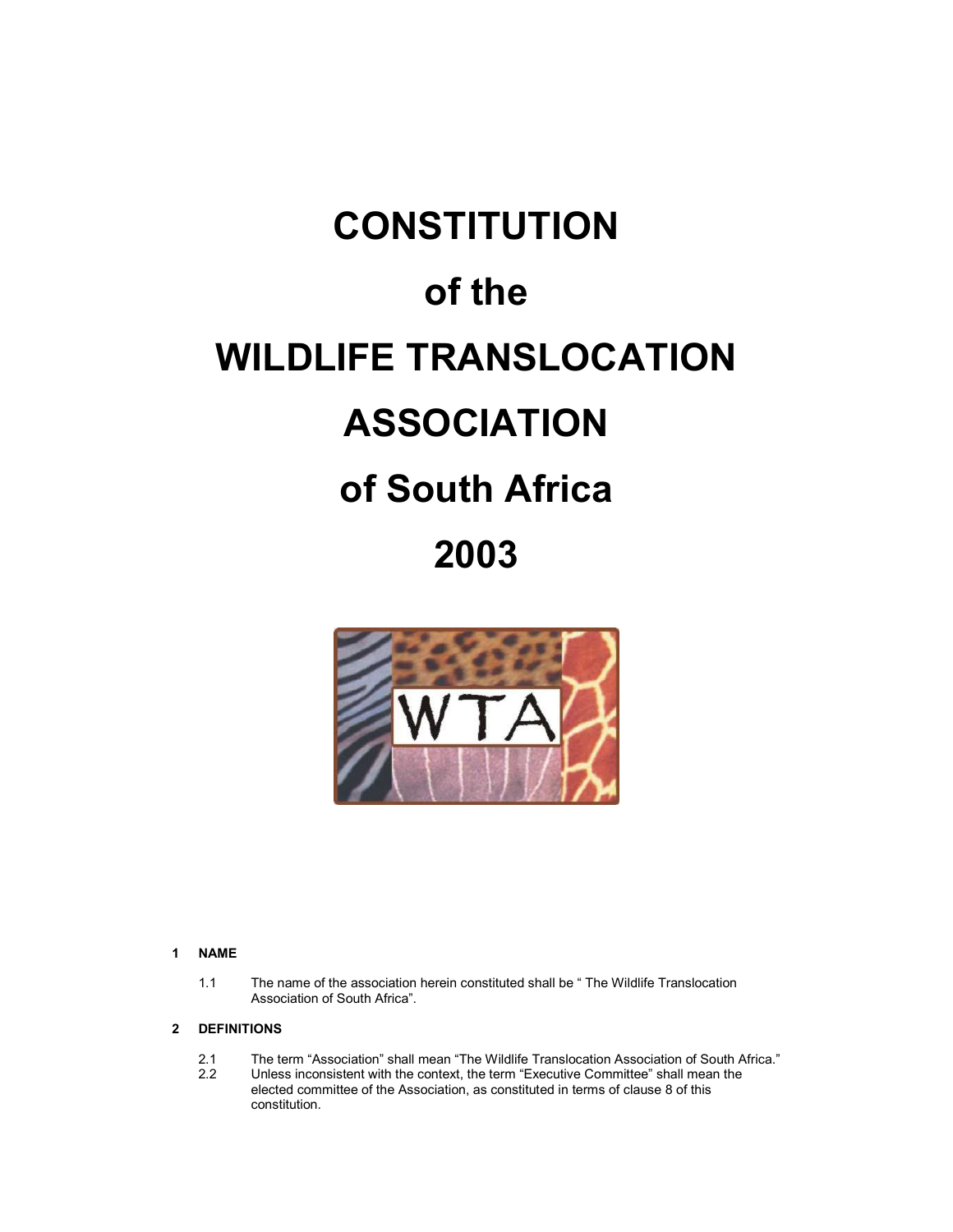- 2.3 The terms "majority approval" and "majority" shall mean a simple majority (i.e. 51% or more in favour), unless otherwise stated.
- 2.4 The term "consensus" shall mean approval by all (100%) persons.
- 2.5 The term "member" shall mean any person who has paid the membership fee for the current year, or who is a Life or Honorary Life member of the Association.
- 2.6 The term "office-bearer" shall mean the Chairman, Vice-Chairman, Secretary or Treasurer of the Association.
- 2.7 Words imparting the masculine gender shall also mean the feminine gender and vice versa.

# **3 STATUS**

3.1 The Association shall be an independent, unincorporated, voluntary association, which shall have the power, through its Executive Committee, to regulate its own affairs.

## **4 OBJECTIVES**

- 4.1 The primary objectives shall be:
	- To improve the professional and ethical standards of the South African game capture industry.
	- To provide a forum for communication between persons engaged in wildlife translocation in South Africa.
	- To promote and encourage research, especially that which is relevant to the capture, care and translocation of wildlife in South Africa.
	- To provide a reference and liaison service to members through the medium of a regular newsletter.
	- To assists in the co-ordination and advancement of wildlife capture expertise in South Africa through any means possible.
	- To provide professional and technical expertise in the furtherance of the aims of the Wildlife Translocation Association of South Africa.
- 4.2 The Association's objectives shall be served by its Executive Committee and members, through in-service training of Members' staff and especially field staff, through symposia and workshops, by its newsletter, and any other means considered appropriate and relevant by the Executive Committee and / or members.

## **5 HEADQUARTERS**

5.1 The Executive Committee shall decide upon the nature and location of the Association's headquarters from time to time.

#### **6 MEMBERSHIP**

- 6.1 Membership Categories
	- 6.1.1 Membership of the Association shall be open to all persons engaged with, or interested in, wildlife management.
	- 6.1.2 There shall be five categories of membership, viz.; Honorary Life; Life; Active; Associate; and Field (see below)
		- 6.1.2.1 Honorary Life Membership may be bestowed upon an individual (even if not a member of the Association) who, by consensus of the Executive Committee members, has given outstanding service to the Association and / or to wildlife management in southern Africa. No further membership fees shall be payable by such persons for the duration of their lives. At the time of bestowal, the Executive Committee may, if it so wishes, present the member with a certificate and/or gift as deemed appropriate on a case-by-case basis. Any cost so incurred shall be shown in the Association's annual audited financial statements. Honorary life membership shall not be transferable to another person. Any member of the Association may nominate another individual for honorary life membership. Nominations must be fully motivated, signed, and dated by the nominator(s), and addressed to the Secretary of the Association. The Executive Committee shall then consider the nomination at its next meeting, after which the Secretary will inform the nominator(s), and the nominee in the case of a successful nomination, in writing of the outcome.
		- 6.1.2.2 Life membership shall be open to individuals only, and shall be conditional on the payment of a life membership fee which amount shall be determined from time to time by the Executive Committee. The amount may be paid in a lump-sum single payment or in two, three or four equal, consecutive monthly instalments. Life membership shall commence upon completion of payment.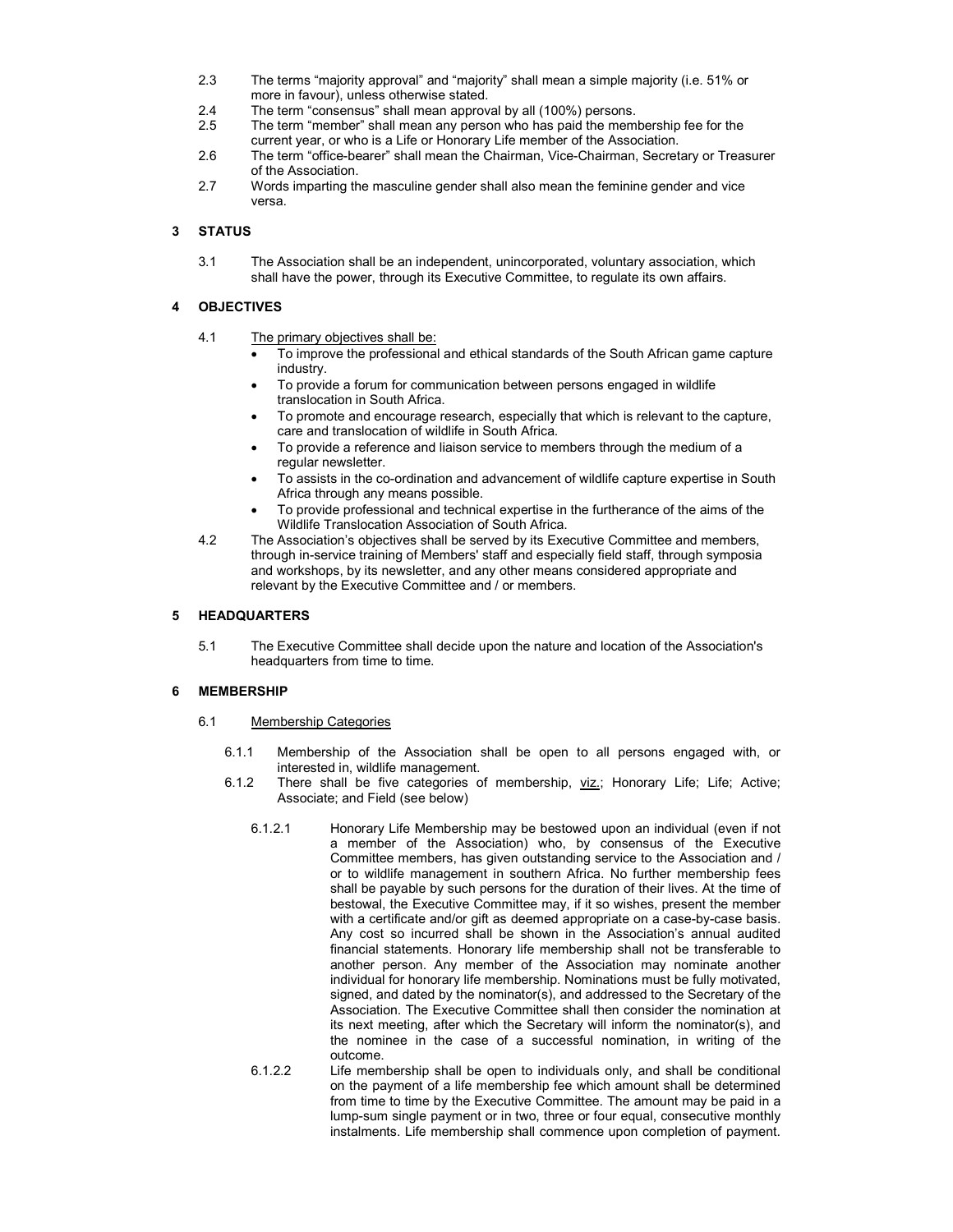No further membership fee payments will be required from such members thereafter for the duration of their lives. Life Membership shall not be transferable to another person.

- 6.1.2.3 Active Membership shall be open to any individual or Company interested in the objectives of the Association, and shall be conditional on the payment of an annual membership fee, the amount of which shall be determined from time to time by the Executive Committee.
- 6.1.2.4 Associate Membership shall be open to individuals and institutions (e.g. game capture pilots, insurance brokers, wildlife management and conservation agencies, statutory institutions, etc.) interested in the objectives of the Association and shall receive all the Association's publications. It shall be conditional upon the payment of an annual subscription fee, the amount of which shall be determined from time to time by the Executive Committee.
- 6.1.2.5 Field Membership shall be open to bona fide employees of a fully paid-up Active Member. It shall be conditional on the payment of an annual membership fee, which amount shall be determined from time to time by the Executive Committee.

## 6.2 Application for Membership.

- 6.2.1 Application for any category of membership, other than honorary membership, shall be made upon the prescribed form, which must be submitted to the Secretary and accompanied by the applicant's full annual or life membership fee.
- 6.2.2 There shall be no reduction in annual membership fee for new members applying after the commencement of a new financial year. Such new members will however, receive all publications for that specific year.
- 6.2.3 The Executive Committee shall have the power to refuse any application for membership.
- 6.2.4 Application for membership shall be deemed to be an acknowledgement of adherence to this constitution, all amendments thereto and the Association's Code of Conduct.

#### 6.3 Membership fees

- 6.3.1 The Executive Committee shall determine annual membership fees, including the fee for Life Membership.
- 6.3.2 Annual membership fees shall fall due at the onset of each new financial year (see 10.1). Members whose annual dues remain unpaid six (6) months thereafter shall automatically forfeit their membership and all rights thereof, provided a reasonable attempt has been made during the interim period to remind such members that their dues remain outstanding.
- 6.3.3 All members of the Executive Committee, except those that may be honorary life or life members, will be required to pay annual membership fees (see also 8.1.3)
- 6.4 Privileges of Members
	- 6.4.1 All members, except field members, shall be entitled to receive one copy each of all Association announcements and notices, and the WTA Newsletter (published periodically). Any other material produced or published for sale by the Association shall be offered to all members.
	- 6.4.2 All members, except associate and field members (see 2.5), shall have the power to vote at any Annual or Special General Meeting of the Association. Honorary life, life and active members shall be entitled to one vote each and may vote by signed proxy (see 9.4.2).

#### 6.5 Conduct of Members

6.5.1 The Executive Committee shall be fully empowered and authorized to take such disciplinary action as it may deem advisable against any member of the Association for breach of any of the conditions of this constitution and/or any rules, regulations or by-laws framed thereunder, or for any breach of etiquette or other unconstitutional activity which, in the opinion of the Executive Committee, is or may be detrimental to the unity, harmony, interest and well-being of the Association. Such disciplinary action shall take the form of suspension of membership, or expulsion from the Association, or payment of a fine or other suitable action, which, in the discretion of the Executive Committee, is appropriate to the circumstances. The Executive Committee may also, in its absolute discretion, have notice of any such disciplinary action and the full reasons for it published in the WTA Newsletter.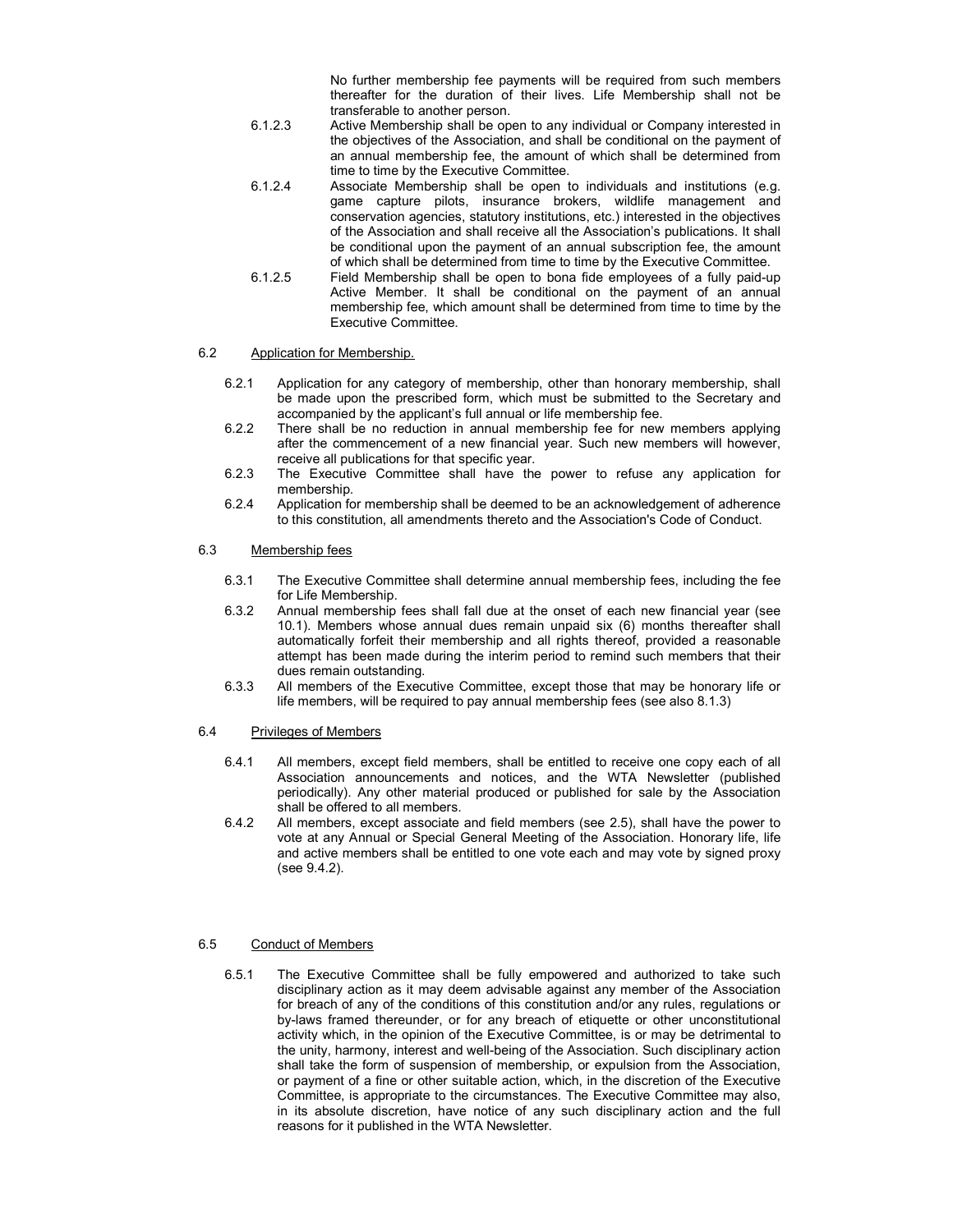- 6.5.2 Any member so disciplined shall have the right to appeal to the Association at the next Annual General Meeting (see 6.5.3) provided that at least 28 days notice of such an appeal shall be given in writing to the Secretary. The notice shall be distributed to members attending the meeting.
- 6.5.3 Having allowed sufficient time for both parties to explain their positions and actions at such a meeting, the Chairman of the meeting shall institute the following procedures:
	- A vote of majority shall be taken on whether the members present are of the opinion that the Executive Committee's decisions and/or actions should stand or be revoked.
	- A vote in favour of revoking the Executive Committee's decisions and/or actions shall result in the immediate restoration of all rights of membership to the member concerned. Such action shall be deemed to settle the dispute finally and in full. Revocation of the Executive Committee's decisions and/or actions shall not, in such instances, be automatically deemed as a general vote of no confidence in the Executive Committee.

## **7 MANAGEMENT OF THE ASSOCIATION**

7.1 The day-to-day management of the Association shall be vested in the Executive Committee of the Association.

# **8 THE EXECUTIVE COMMITTEE**

- 8.1 Structure of Executive Committee
	- 8.1.1 The Executive Committee shall consist of a Chairman, a Vice-Chairman, a Secretary, a Treasurer, and five (5) additional members, normally serving a term of two consecutive years.
	- 8.1.2 The above posts, with the possible exception of the Secretary and Treasurer (see 8.1.4), shall be honorary ones. However, the Executive Committee may by consensus agree on the payment of an honorarium or other reasonable stipend to identified members of Executive Committee who in their opinion are deserving of such for special services rendered. All amounts so paid shall be clearly identified in statements (see 10.2.1). Payment of any sort to any Executive Committee member in any year shall place no obligation on any succeeding Executive Committee to continue that practice.
	- 8.1.3 All members of Executive Committee shall be subject to the same rules, conditions, benefits and privileges of membership as all other members of the Association (see 6.3 and 6.4). They must also be members in good standing of the Association.
	- 8.1.4 The incumbents of the posts of Secretary and Treasurer need not be members of the Association. The Executive Committee shall have the right to appoint non-members to these posts if deemed necessary.

#### 8.2 Election of Executive Committee Members

- 8.2.1 There shall be no direct election of a Chairman by the members of the Association. The Chairman may serve for two consecutive terms (four years), if so decided by the Association. When a new Chairman becomes due (see 9.1.1), the serving, elected Vice-Chairman shall automatically assume the Chair.
- 8.2.2 The remaining members of the Executive Committee (i.e. with the exception of the Chairman) shall be elected every second year from among the individual members of the Association.
- 8.2.3 Members may submit nominations during the six weeks prior to the commencement of the Annual General Meeting.
- 8.2.4 If more nominations are received by the specified date than there are vacancies, the Secretary shall compile a list of nominees on a voting paper, and shall distribute these papers to Association members.
- 8.2.5 The elected Vice-Chairman, and in the instance where the Secretary and/or the Treasurer are also members of the Association, they shall be the nominees who receive most votes specifically for these offices. The five (5) additional members (see 9.1.1) shall be elected from the remaining nominees who shall include the unsuccessful candidates for the positions of Vice-Chairman, Secretary and Treasurer. In the event of two or more nominees receiving the same number of votes, the final decision shall be taken by a majority vote of those members present at the Annual General Meeting.
- 8.2.6 The names of the members of the incoming Executive Committee shall be announced at the Annual General Meeting.
- 8.2.7 The incoming Executive Committee shall assume office immediately upon conclusion of the Annual General Meeting at which it was elected.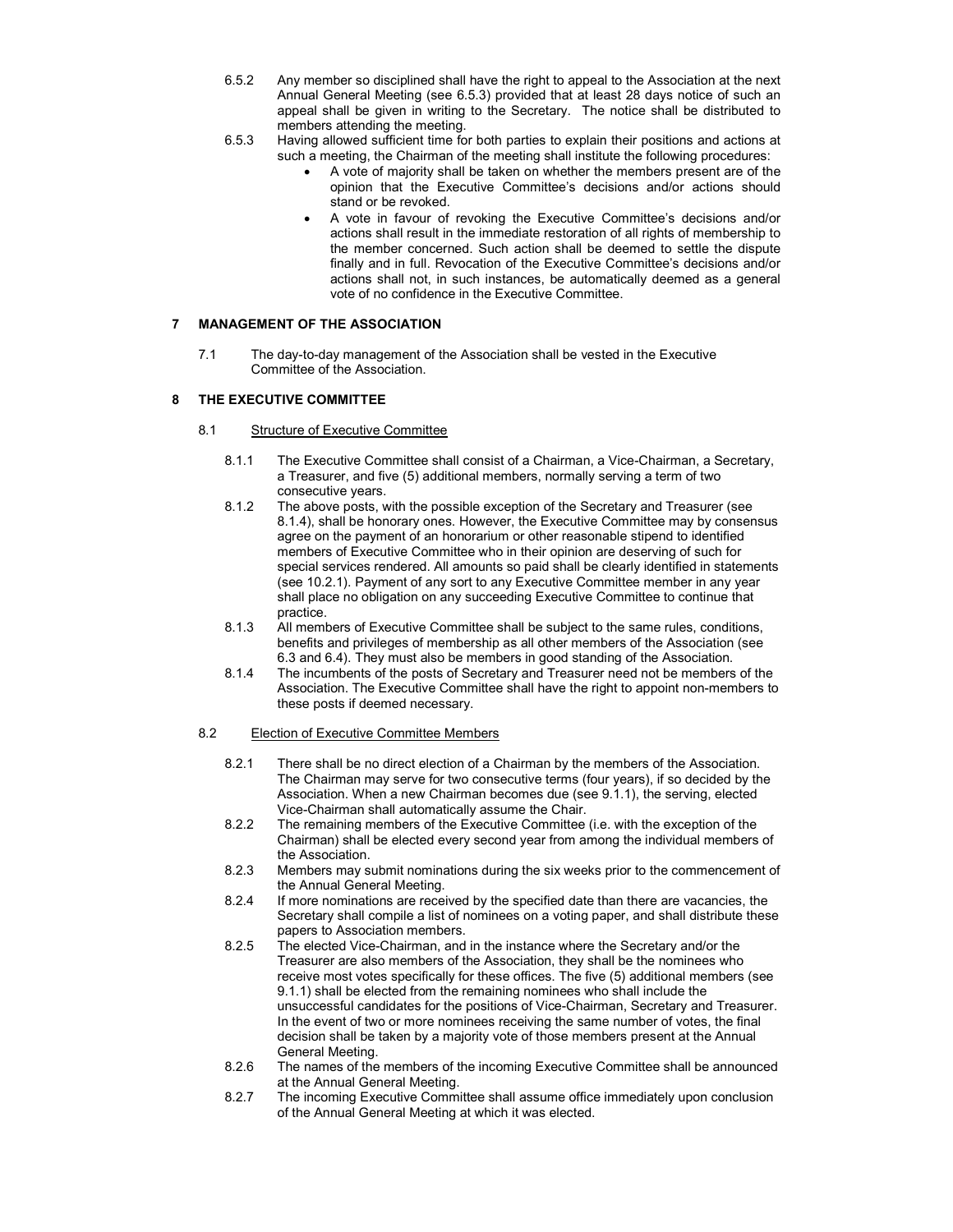## 8.3 Powers and Duties of Executive Committee

- 8.3.1 The Executive Committee shall direct and manage all the affairs of the Association and shall, within the constraints of this Constitution, do what it considers to be conductive to the interests of good management and the furtherance of the Association's objectives.
- 8.3.2 Without in any way limiting the above general powers, the Executive Committee shall:
	- convene meetings;
	- keep minutes of all Executive Committee meetings, which minutes shall be made available to members on request and to the Association's auditors;
	- acquire and dispose of, hold, and have the custody and control of the funds and other movable assets of the Association;
	- open banking, savings and investment accounts, which shall be operated under the signatures of one or more members and/or a secretariat approved and appointed by Executive Committee from time to time;
	- meet as often as is necessary for the management of the Association's affairs, but not less often than twice during the year of its office;
	- be responsible for the publication of the newsletter of the Association, and have published any other literature which it deems to be in the interests of the objectives of the Association;
	- Publish the annual reports of the Chairman, Treasurer, Newsletter Editor and auditors in the Association's Newsletter.
- 8.3.3 To achieve the above, the Executive Committee may appoint a full-time secretariat, a Treasurer and an Executive Officer, depending on the availability of funds.
- 8.3.4 In addition, the Executive Committee may:
	- appoint committees, determine their terms of reference, and dissolve any such committee (see 8.6);
	- make, confirm, vary or terminate agreements with any other person, body or association of persons for the furtherance of the objectives of the Association;
- Nominate representatives of the Association to other organizations or committees. 8.3.5 The Executive Committee shall, as far as is possible, conduct its business by electronic mail (e-mail) and/or post but, in the event of a written request for a meeting signed by two or more members of the Executive Committee, the Secretary shall
- convene a meeting within twenty one (21) days receipt of such written request. 8.3.6 The Secretary or appointed secretariat shall give notice of meetings of the Executive Committee in writing to the Executive Committee members. The agenda for the meeting shall accompany such notice. Other documentation relevant to the agenda (e.g. minutes of previous meeting) shall be made available at a reasonable time before the meeting.
- 8.3.7 Any five (5) members of the Executive Committee, including at least two (2) office bearers, shall constitute a quorum for any Executive Committee meeting, and if necessary decisions shall be made by majority vote.
- 8.3.8 Meetings of the Executive Committee shall be chaired by the Chairman, and in his absence by the Vice-Chairman.
- 8.3.9 The chairman of any meeting of the Executive Committee shall have both a deliberative and a casting vote.
- 8.3.10 The Executive Committee shall have the power to co-opt any persons, whether members of the Association or not, for specific reasons which are in the interests of the Association.( e.g. a secretariat, a Treasurer or an Executive Officer (see 8.3.3). Such co-opted members shall not have the power to vote at Executive Committee meetings.
- 8.3.11 Executive Committee may agree to reimburse the actual costs of attendance of its meetings by members, especially in the case of those members who must travel to the meeting from outside the headquarter centre. Costs incurred in this regard shall be shown in the Association's annual audited financial statement (see 10.2).

# 8.4 Duties of Office-Bearers

- 8.4.1 The Chairman shall:
	- preside at all meetings of the Executive Committee and the Association at which he is present;
	- annually, at the Annual General Meeting, submit a report of the Association's activities since the immediate past Annual General Meeting.
- 8.4.2 The Vice-Chairman shall:
	- in the absence of the Chairman, preside at meetings of the Executive Committee and the Association.
	- in the absence of the Chairman, submit the Chairman's annual report at the Annual General Meeting.
- 8.4.3 The Secretary shall: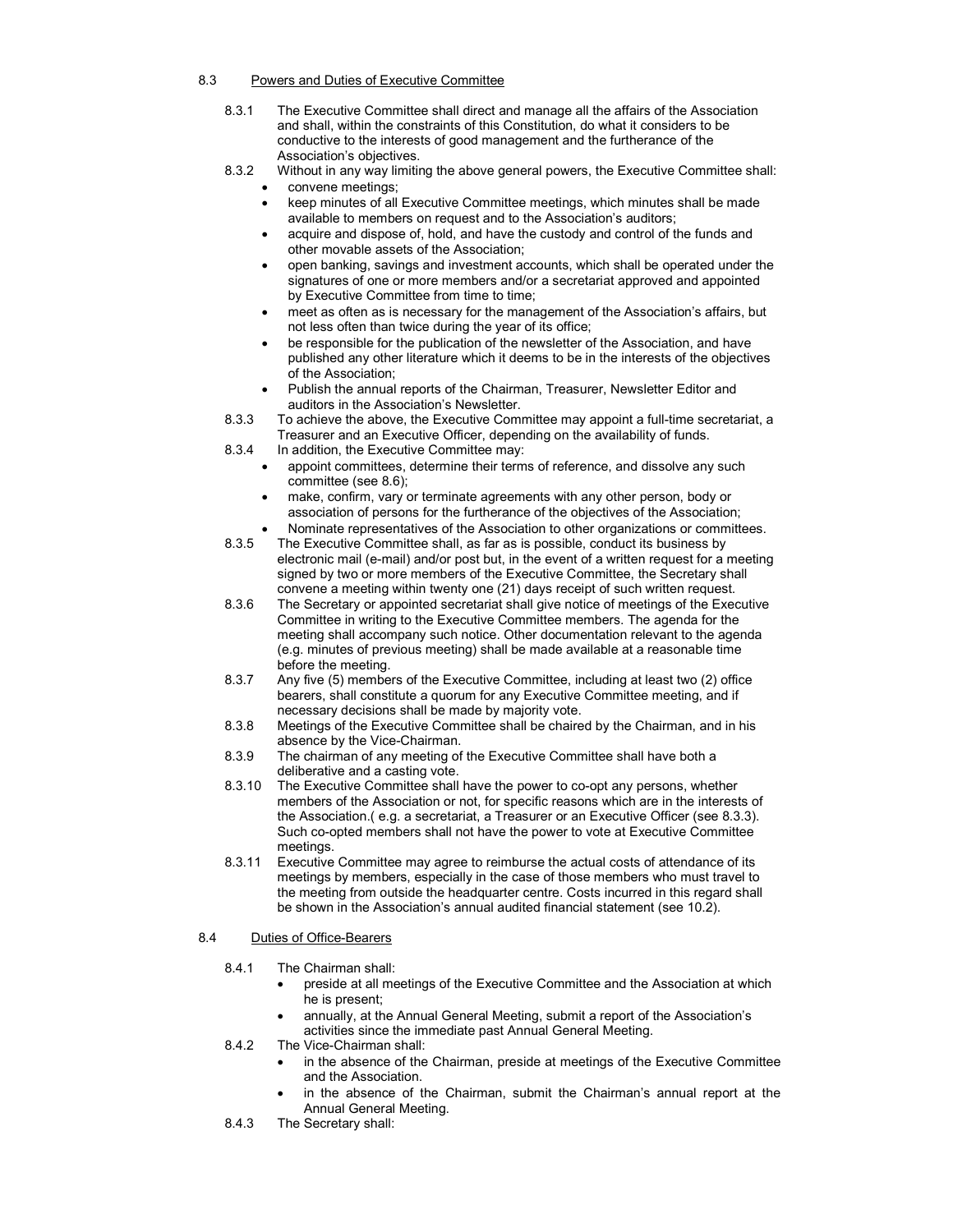- have charge of and be responsible for the Association's official records and minutes;
- record the minutes of all meetings of the Executive Committee and of the Association, which minutes shall be available to members on request;
- conduct and record the correspondence of the Association in consultation with members of Executive Committee as appropriate;
- maintain a record of all members of the Association;
- arrange and/or give notice of all meetings of the Executive Committee and the Association.
- 8.4.4 The Treasurer shall:
	- maintain a good record of all income and expenditure of the Association during his term of office;
	- prepare and have audited a statement of income and expenditure for the previous financial year, which shall be published in the Association's Newsletter;
	- present the provisional annual awaited statement of income and expenditure at the Annual General Meeting.
- 8.4.5 In the case of an appointed secretariat the above functions of the Secretary and Treasurer will be fulfilled by the secretariat approved by the elected Secretary and Treasurer respectively.
- 8.4.6 In the case of an appointed Executive Officer the above functions of the Secretary and Treasurer will be retained by the Secretary and Treasurer or by the secretariat, if so appointed.

#### 8.5 Committees and Task Groups of Executive Committee

- 8.5.1 The Executive Committee shall have the power to create any permanent or *ad hoc* committee or task group, consisting of persons who need not necessarily be members of the Association, to deal with such matters as occasion may demand (e.g. symposium or workshop organising committee, regional subcommittees, study groups, etc.). Such subcommittees or *ad hoc* groups shall be specifically tasked, and their Chairmen and terms of reference appointed by the Executive Committee.
- 8.5.2 Committees and task groups will report only and directly to Executive Committee unless otherwise instructed by Executive Committee.

## **9 GENERAL MEETINGS**

- 9.1 Annual General Meetings
	- 9.1.1 The Annual General Meeting (AGM) of the Association shall be held within twelve (12) months of the end of the financial year (see 11.1), but not less than six (6) months and not more than fifteen (15) months shall lapse between successive AGM's, at a venue to be decided upon beforehand by Executive Committee. At this meeting the officebearers shall present their annual reports, and any such business as may be necessary shall be conducted. A new Executive Committee shall be elected every second year during the AGM.
	- 9.1.2 Notice of date, time and place of the AGM and the agenda thereof shall be dispatched to all members not less than twenty one (21) days before the date of the meeting (see 10.3.1). In the case of the AGM being held during or back to back with a conference/symposium of the WTA or any other Institution, this announcement may form part of the announcements of the conference.
	- 9.1.3 The business of the AGM shall be:
		- to read and confirm the minutes of the last AGM;
		- to hear the report of the Chairman and other office-bearers of the Association;
		- to receive a provisional statement of the financial position of the Association as at the end of the last calendar month preceding the meeting;
		- to consider and vote upon any proposed amendment to the constitution for which due notice has been given (see 13.2);
		- to elect a new Executive Committee , if applicable, in accordance with clause 8.2;
		- to consider and if necessary to vote upon any other business for which it is competent to do so.
	- 9.1.4 Executive Committee may agree to reimburse the actual costs of attendance of AGM's by the Association's office-bearers. Costs incurred in this regard shall be shown in the Association's annual audited financial statement (see 10.2).

#### 9.2 Special General Meetings

9.2.1 A Special General Meeting may be called by the Executive Committee on such date and at such place as it considers it necessary to do so.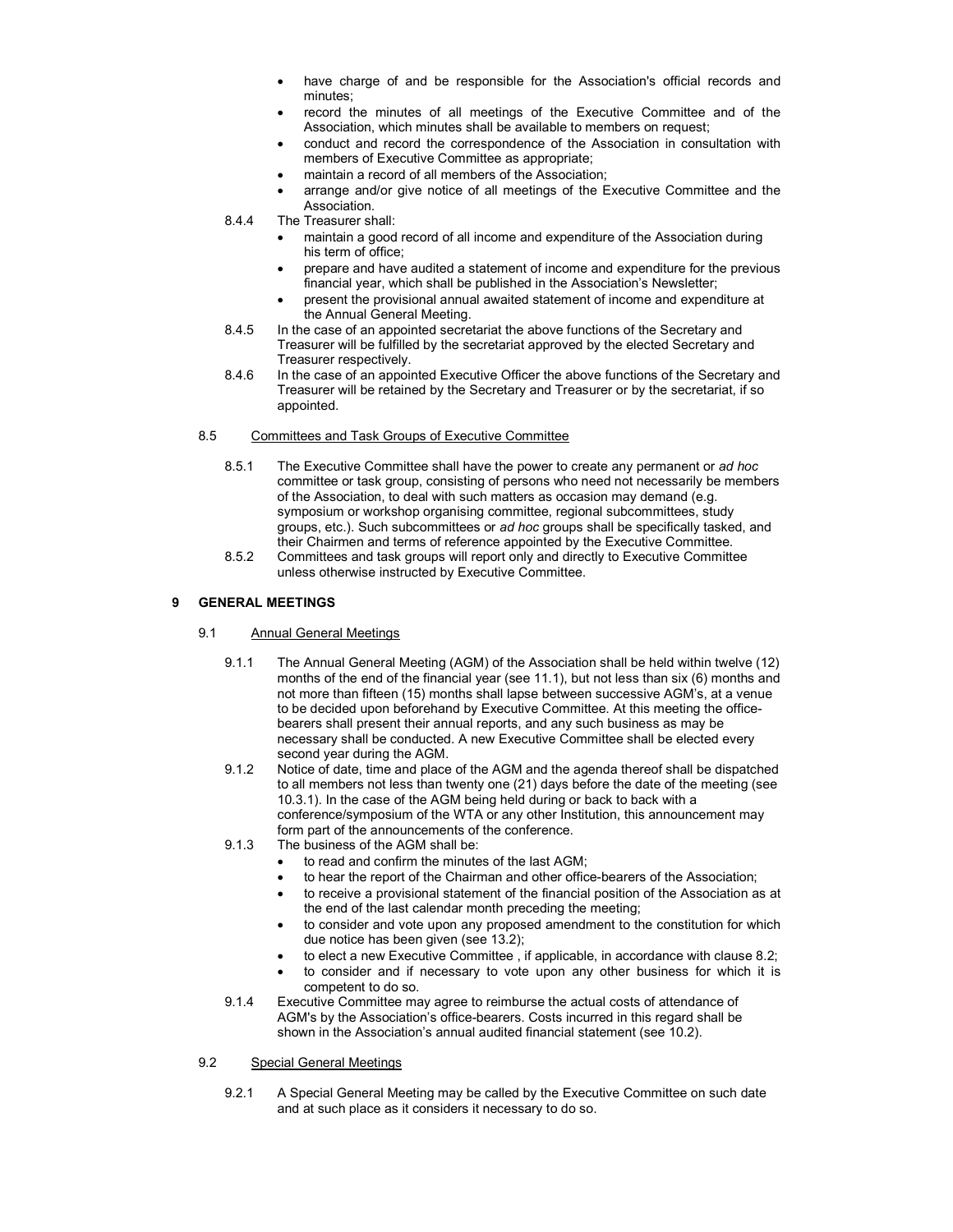- 9.2.2 A Special General Meeting shall be competent to deal only with the particular business of which due notice has been given.
- 9.2.3 The Executive Committee shall call a Special General Meeting within twenty-one (21) days of a request in writing to do so signed by not less than twelve (12) members in good standing. Such a request shall then become the business of the meeting.
- 9.2.4 Executive Committee may agree to reimburse the actual costs of attendance of Special General Meetings by the Association's office-bearers. Costs incurred in this regard shall be shown in the Association's annual audited financial statements (see 10.2.)

## 9.3 Conduct of General Meetings

- 9.3.1 An accidental omission to give notice to a member of any General Meeting, or the non-receipt of notice of a General Meeting by any member, shall not invalidate or otherwise affect the meeting or any resolution taken at it.
- 9.3.2 The Chairman for a General Meeting shall be the Chairman of the Association or, in his absence, the Vice-Chairman, or in the absence of both the meeting shall elect a Chairman.
- 9.3.3 The quorum for any General Meeting shall be fifteen (15) voting (see 6.4.2) members in good standing.
- 9.3.4 In the absence of a quorum within thirty (30) minutes of the scheduled time for the start of the meeting, such meeting shall stand adjourned to the same time fourteen (14) days later at the Association's headquarters, whereupon those members then present shall be deemed to form a quorum.
- 9.3.5 In the absence of a quorum at a Special General Meeting, the meeting shall be deemed cancelled.

## 9.4 Voting Procedures at General Meetings

- 9.4.1 Voting shall be by a show of hands, unless a majority of members present and entitled to vote requests that it be carried out by secret ballot.
- 9.4.2 A member (see 6.4.2) may vote by signed proxy, but no member present at a General Meeting may hold more than two (2) proxies. Members in possession of proxies shall supply the Secretary with written proof of such accreditation prior to commencement of the meeting.
- 9.4.3 An institutional member (either Active or Associate) shall be entitled to exercise its voting powers through a representative, whose name and written proof of accreditation shall be registered with the Secretary before the commencement of the meeting. Such representatives shall then each have one vote in addition to their own, if they are themselves members of the Association.
- 9.4.4 Except where otherwise specifically laid down in this constitution, a majority vote of those voting by proxy shall be decisive.
- 9.4.5 The Chairman at all General Meetings shall have both a deliberate and a casting vote.
- 9.4.6 The declaration by the Chairman of the results of a vote shall be binding, unless a recount of votes is immediately requested by at least two members present.

# **10 FINANCES**

# 10.1 Financial Year

- 10.1.1 The Association's financial year will coincide with the calendar year (i.e. January to December)
- 10.1.2 Annual membership fees shall be payable in the first quarter of each new financial year (i.e. January to March). See also 6.3.2.

## 10.2 Books of Account

- 10.2.1 The Executive Committee shall keep proper books of account, under supervision and control of the Treasurer, recording:
	- all money received and expended by the Association and the nature of the receipts and expenditures;
	- all assets and liabilities of the Association;
	- any other matters specified by the Constitution, or by the Executive Committee, or by resolution of members of the Association at a General Meeting.

# 10.3 Auditors to the Association

10.3.1 The Executive Committee shall appoint an official auditor, and thereafter Annual General Meetings shall renew the appointment, or appoint another official auditor to